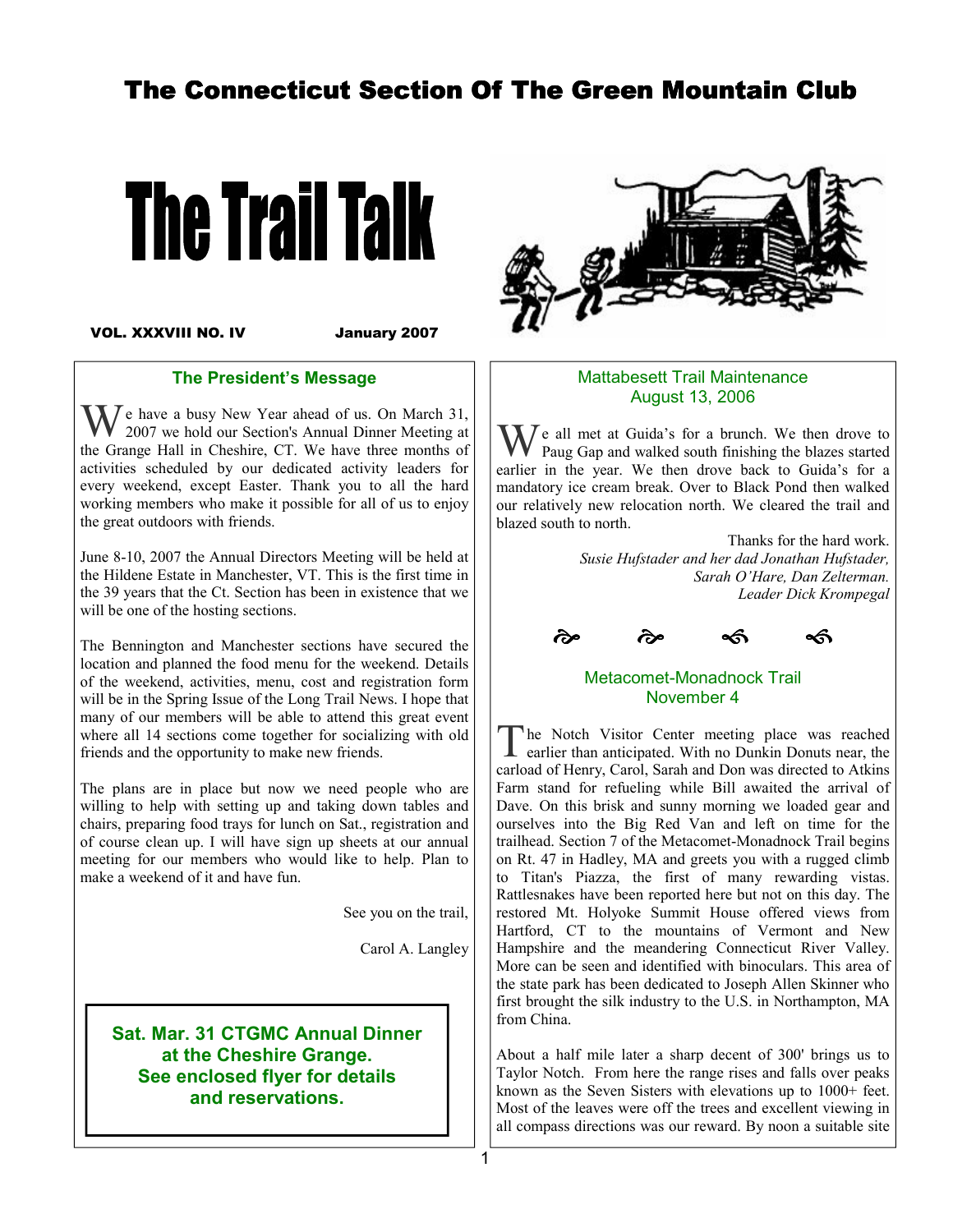# Club Information

http://www.conngmc.com Officers & Executive Committee Carol Langley—President (860) 621-2860, cosmical14@yahoo.com Dick Krompegal, 1st Vice President, Trails & Shelters  $(860)$  667-4205, rkrompy@aol.com Sarah O'Hare, 2nd Vice President, Activities (860) 563-7018, seohare7@yahoo.com Bill Brodnitzki, Director To GMC  $(860)$  542-5641, wbrodnitzki $@$ snet.net Secretary, Position Open Jack Sanga, Treasurer (860) 648-9614, jsanga@cox.net Marge Hackbarth, Reporter to the Long Trail News. (203) 237-0560

Please direct all inquiries regarding the Club to the President: Carol A. Langley 67 Pondview Drive Southington, CT 06489 (860) 621-2860, cosmical14@yahoo.com

The Trail Talk is published four times a year in January, April, July and October. Activity schedules are included in each issue. Reports of activities and articles must be sent to the editor no later than the tenth day of the month of the publication. Send articles to: Dick Krompegal 142 Churchill Drive Newington, CT 06111-4003  $(860)$  667-4205, rkrompy@aol.com

### Membership

When filling out the form to join or renew circle the Connecticut Section on the application to receive, at no extra charge, the Connecticut Section's newsletter and activity schedule.

| Dues:                                            |          |
|--------------------------------------------------|----------|
| Individual Adult                                 | \$35.00  |
| Family                                           | \$45.00  |
| Senior (70 or older) or Limited Income           | \$20.00  |
| Nonprofit or Youth Group                         | \$50.00  |
| Business or Corporation                          | \$125.00 |
| Send annual dues to:                             |          |
| The Green Mountain Club                          |          |
| 4711 Waterbury-Stowe Road                        |          |
| Waterbury Center, VT 05677-9904                  |          |
| (802) 244-7037, http://www.greenmountainclub.org |          |
|                                                  |          |



on one of the peaks was located for lunch and the now famous Sarah Cookies. With tummies and minds satiated with food and wild tales of just about anything we continued the conquest of the Holyoke Mt. Range. Carol spotted hawks being chased by crows and a group of brown thrashers foraging on their flight south. Fallen leaves hid many a rock shard and root that Bill took the complimentary fall on. Mushrooms were not on the menu so Henry regaled in identifying the many distant mountains. Dave, who is a past thru hiker of the M&M Trail, recalled those adventures. Don was at home with cooking utensils and their myriad of uses by scout groups on and off the trail. Some moaning and groaning followed us to Mt. Hitchcock, the sixth of the Sisters. Bare or Barre Mountain, depending on which map used, is the highest prominence before the final steep descent to the Visitor Center. This mountain has been carved out for military use and still has a radio beacon on top. The views here are 360 degree spectaculars.

> Hikers: Carol Langley, Henry Smith, Dave Welles, Sarah O'Hare, Don Hagstrom. Leader: Bill Falconer



# Backpacking On The AT in Vermont. Mad Tom Notch to Cold Brook Rd November 10-13, 2006

F riday was a sunny beautiful day and we headed to<br>Vermont mid morning A 0 Vermont mid morning. After staging cars we decided to hike into the first shelter even though we were getting a later start. We had a quick lunch at an adorable local diner before hiking. So at 3:30 we left the trailhead at Mad Tom Notch and started our 4.5 mile hike over Peru Peak (elevation 3300ft) and onto the shelter. It was a good climb uphill and needless to say we got to do the last hour in the dark. It certainly offered variety to the hike. We arrived at the shelter around 6:15. What a nice shelter it was, very spacious with a low lying protective roof. The evening was warm, we cooked dinner, visited a bit and then had an early night to bed, but only after a few rounds of Acey Ducey.

On Saturday we were up early to head to Little Brook Shelter, about an 11 mile day. It was sunny and unseasonably warm. The guys were hiking in shorts and we were all in short sleeve shirts for a good part of the day. We hiked past Griffith Lake and shortly afterwards, got to cross a neat suspension bridge. The day was a good variety of ups and downs on a very wet, muddy trail. The Little Brook Pond was a charming pond with a huge beaver dam at the end. The shelter was a little ways past this. We arrived in camp early enough to clean up in the brook and enjoy the quiet beauty of the pond. Jack must be

taking notes from Sarah on backpacking cooking because he sure did do some elaborate cooking for his breakfasts and dinners. We had an awesome campfire, a few

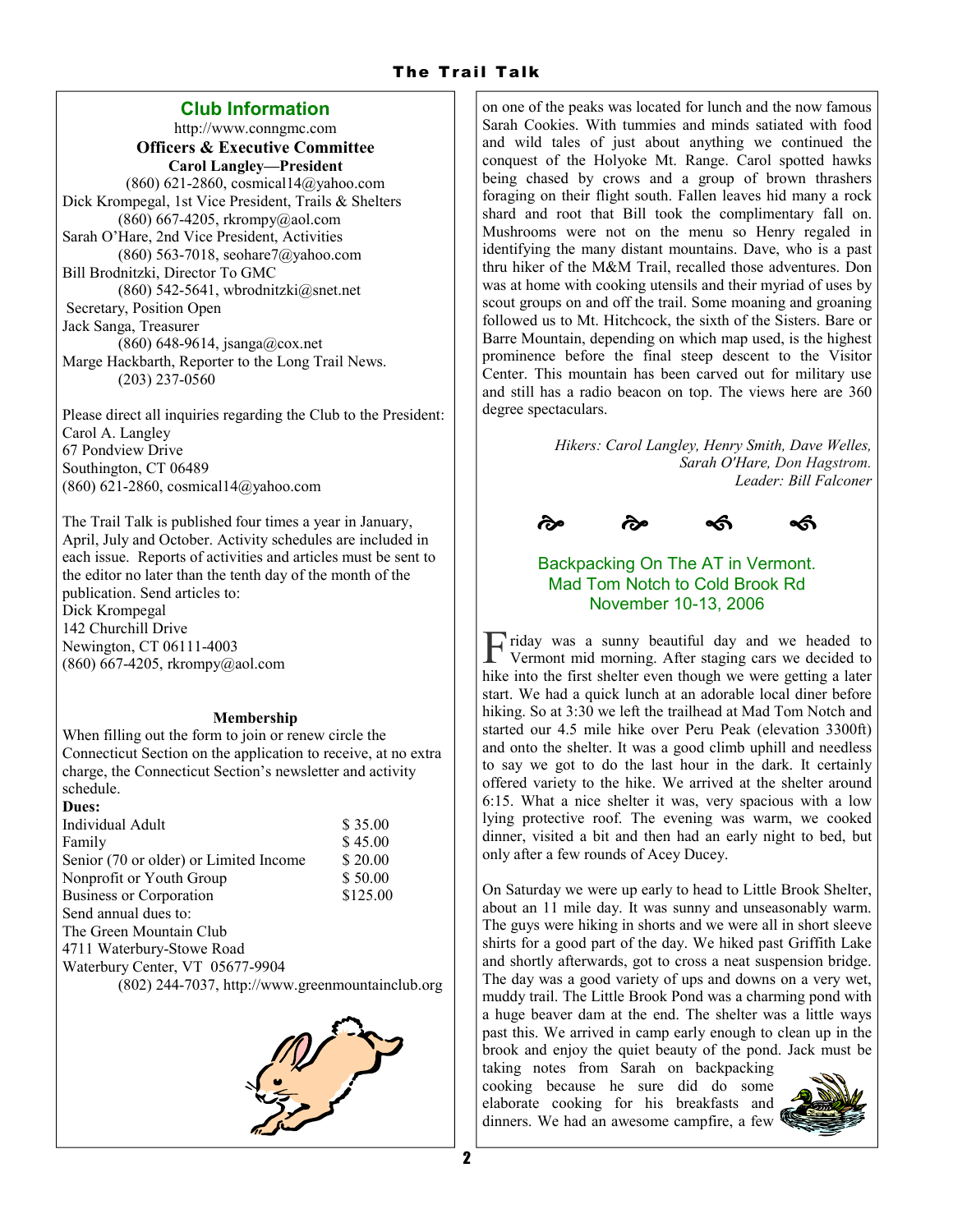more rounds of Acey Ducey and a nice relaxing evening. Dave spoilt us by bringing all the fixings for smores. They tasted really good too.

On Sunday we woke up to a bit cooler weather but still not bad. The day was gray, cloudy, misting a bit with the threat of rain. We headed our early for an 9.5 mile day. This day was actually more challenging than expected. A few of the ascents were straight up and a good workout. One favorite part was walking through the pine forest when we stumbled across a village of cairns on the trail. It was fascinating. There were cairns of all sizes and designs made of white rock. Of course we had to add a few of our own. At one point our view was clouded out but was still beautiful because we were high enough above the clouds that it was clear and we could see the mountain peaks peeking through the clouds. We arrived at the Minerva Hinchey shelter in the late afternoon. Dave and Jack built a huge bonfire which we enjoyed just a bit before it started to rain really hard. Fortunately this was a nice updated shelter that had some tables built into it so we were about to stay dry and cook altogether. It started to downpour after dinner so we had an early night to bed.

On Monday we were on the trail by 7:03am, late according to Dave's 7am starting time. We hiked out to Cold Brook Rd, about 7.5 miles. It was again a gray day with some rain misting in light showers on occasion. We got to go across a neat swinging bridge over a sizable river which was pretty cool. Otherwise we hiked through some more mud and puddles, heading towards the cars and pizza. Mileage for the trip was 32-33 miles.

> Hiker: Mandy Brink, Ron Sanga, Jack Sanga and Dave Chatel.





### Nehantic Trail November 26, 2006

I hat a unusually warm November day and great for a hike in the great outdoors. We had a great turn out. I'm not sure if it was just a need to be out on such a gorgeous day or if everyone had eaten a bit to much turkey. Regardless, it was good to see everyone. We began our hike on the road to Green Falls. It was an easy hike and we enjoyed some botanical lessons from Grace's friend, Dave. We stopped and had lunch at the top of Mt Misery and had a nice view of the valley. Jim Robertson departed here and the rest of continued on. At places the trail was a bit challenging because of mud and poorly marked blazes but we did ok. We certainly didn't want to be the ones who might ruin the reputation of the club by getting lost. Our goal was to get to Hopeville Pond State Park before dark. Jack bet Mandy a banana split that we'd end the hike in the dark and of course he was wrong. We managed to get done in the daylight.

From Mt Misery, the trail was flat, but fairly long so we had a snack stop along the way. After getting to the cars, we went for the usual pizza and manage to polish off three larges with no problem at all. Thanks all for making it a delightful day. It was nice to visit and talk with everyone while we hiked. We hiked 12 miles for the day.

Hikers: Ron Sanga, Jack Sanga, Sarah O'Hare, Grace King, Dave Taylor, Sandy Hussan, Jim Robertson, Dave Wells, Dan Zelterman Leader: Mandy Brink.



## Ragged Mountain Saturday, December 9

are group met at 9 am and departed promptly at 9:05. We were pleased at the clear weather, especially given that this same hike on the same weekend last year was conducted in 8 inches of fresh snow! We set off clockwise along the preserve loop trail, stopping periodically to admire the views of the Hart Ponds and shedding layers of clothing as necessary. At Small Cliff we paused to reflect at the memorial to a climber who had fallen to his death 3 years ago. Then we continued on, taking the blue Metacomet Trail to scramble up and down a few rocky areas. We quickly reached the bare summit of Ragged Mountain. Laurene noted that she had been up to the area previously, but by climbing the rocks from below...this was her first time to hike to the top on the trail.

We left the summit and started the rocky, gradual descent, pausing for lunch overlooking Wasel Reservoir. (The leader was pleased that this year she finally knew how to finish the hike on the preserve trail, instead of having to bail out on an old woods road as she had done the last two years.) The group followed the blue trail until it connected again with the preserve trail and completed the loop, returning to the parking lot at 1 pm. Snacks followed at the leader's house for those who were able to attend. Thanks to all for a beautiful day!

> Hikers: Don Hagstrom, Fred Clark, Laurene Sorensen, Ken Williamson Leader: Lora Miller



Tunxis Trail December 17, 2006

It was no more than a few minutes into the hike when it  $\mathbf I$  was realized that the leader was following the wrong blue blazes. Beginning at the Rt. 20 Tunxis Trail crossing, traveling south, the group followed the blue "NO ATVs" signs rather than the more familiar painted blue blazes. Ed,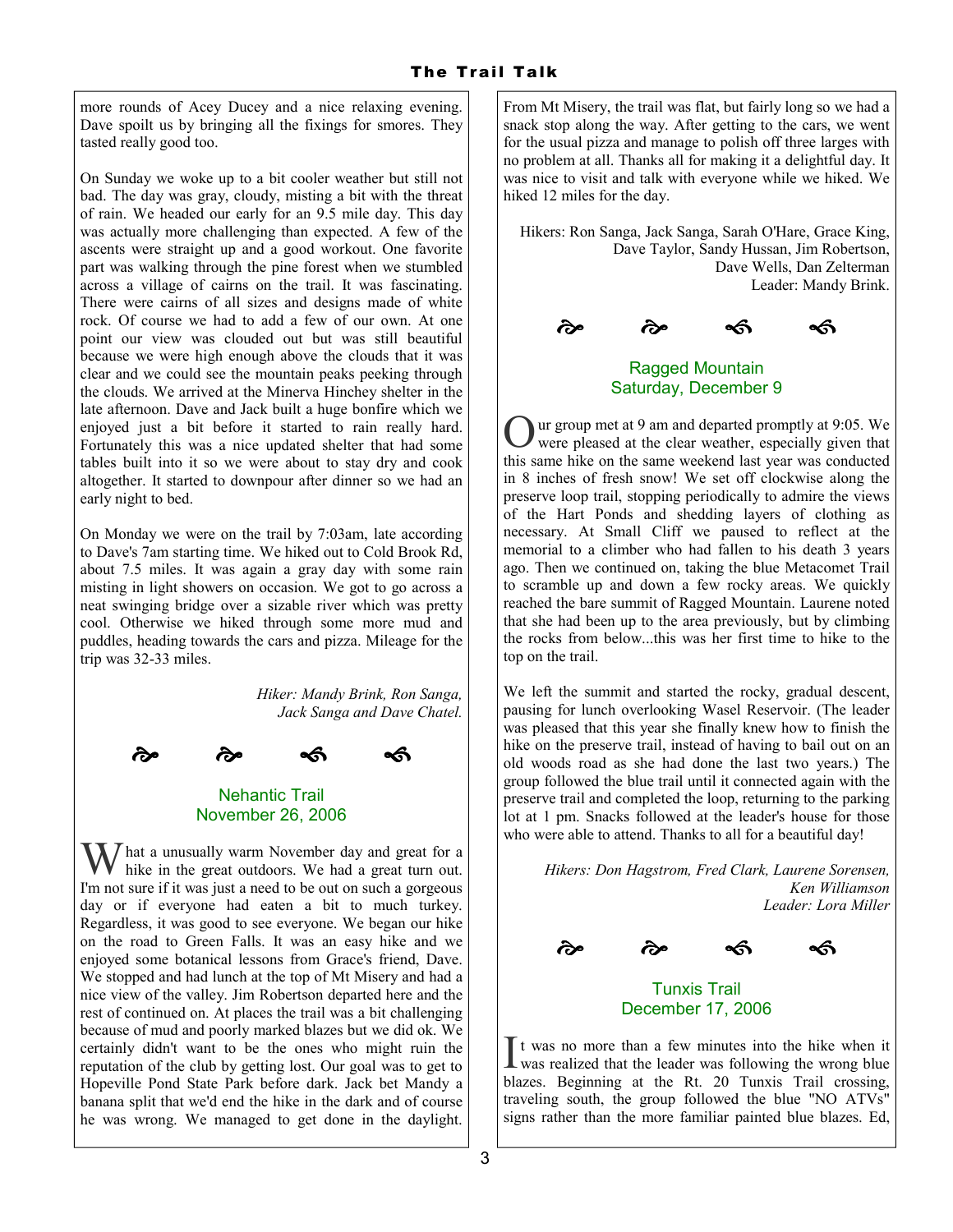having recently hiked this section, took the lead as we bushwhacked our way westward to the true Tunxis Trail. Here the path took us through many hemlock groves, Mt. Laurel arbors and crossed many brooks. The trail was gentle, aside from the many walk-arounds or climb-overs of large, recent blowdowns. Those blue "NO ATVs" signs dotted the trees along the way as well as on intersecting side trails.

At the five mile mark Ed and Don shortened their hike by turning onto the unpaved Pine Mountain Road to walk the mile to where Ed had left his van. The rest of us hiked on and upward to the summit of Pine Mountain, elevation 1391 feet, then followed a little path to a ledge where we settled in for lunch. The views on this warmish and sunny December day were of Springfield, MA and what was thought to be Bradley Airport. The leader heated water on her stove and we all had hot beverages and shared a potluck of various goodies brought by many for a little Christmas indulgence. Fueled by our rest and lunch we made our descent of Pine Mountain where the trail took us by some old stone cellar holes with a large beaver pond beyond. Reaching the base of Indian Council Caves we explored the caves, actually just crevices in a huge rock jumble. A large nest was perched on a ledge above, a curiosity of the leader for she remembered it years ago on a previous hike. A return visit in the spring should reveal what bird nests there. The trail climbed steeply over the caves then became a little more varied in its terrain. Our energies on the decline (except Jack's for he still has his youth for a few more years), we slowed at the many ups and downs over the last two miles. After nearly ten miles of hiking we came out onto Rt. 219 and literally piled into the waiting car for our shuttle back to Rt. 20.

Hikers: Fred Clark, Don Hagstrom, Ed Myers, Jack Sanga, Donald Woodbridge, Dan Zelterman Leader: Sarah O'Hare



### Mattabesett Trail The Reservoir and Bear Hill Loops December 2, 2006

The advantage of hiking this section of the Mattabesett Trail is that the mileage can be tailored to the hikers' needs. Part 1 of today's hike, the Reservoir Loop Trail, is a 1.6 mile blue and yellow blazed trail beginning on Brooks Road in Middletown. The gentle trail took us through oldgrowth Mountain Laurel areas bordering the east side of Asylum Reservoir. It crossed the blue blazed Mattabesett Trail twice before ending at Reservoir Road. To complete the loop we turned onto the Mattabesett Trail which became more challenging for there were many rocky ascents and descents. A few rocky outcroppings provided rest stops with views. Upon completion of this first part of our hike it was estimated that the entire loop was approximately four miles in length.

Arriving back at Brooks Road, extra clothing layers were shed and left in our cars. Part 2 of the day's outing was the Bear Hill Loop Trail which provided many mileage options. We began by following the Mattabesett Trail with the intention of returning on the blue and yellow blazed loop trail. Again, our hike passed through long arbors of old Mountain Laurel. As we passed our first Bear Hill Loop Trail intersection the lunch hour was upon us. Bear Hill was our destination. We knew we were close for we located the two Bear Hill geological survey markers. Bill insisted that there was a third but no one was keen on bushwhacking through tick infested undergrowth to find it. We eventually arrived at what was thought to be Bear Hill. Lunch conversation revolved around healthy eating and the nutritional sins of all the cookies that were passed around. It didn't stop us, however, from eating our fill.

Refreshed from our noontime rest we continued along only to arrive at what was thought the true peak of Bear Hill. At the next crossing of the Bear Hill Loop Trail it was decided that here would be our return spot. We turned onto the loop trail to return to Brooks Road once again. This section of the main and loop trails was estimated to be approximately 3.5 miles. Upon mentioning going out for a post hike pizza, all thoughts of improving our eating habits vanished and we gave in to our craving at the nearby Tommy's Restaurant.

> Hikers: Fred Clark, Bill Falconer, Donald Woodbridge Leader: Sarah O'Hare



# Ashuwillticook Bike Trail Oct. 15, 2006

This trail is one of the nicest that I have ridden so far.<br>Drive time from CT., is 2 hours, miles are 76, the drive is mostly back roads and very pleasant. It starts in Lanesboro, MA. on Rte. 8 across from the Berkshire Mall where there is ample parking and at several places along the way into Adams.

The day was cloudy, cool and windy. Henry Smith and Dick Arnold rode up with me and Sandra Hassan met us there. While the guys checked out the bikes to make them travel ready Sandra and I spotted a car in Cheshire.

This trail passes through several marshes and along the Cheshire Reservoir, where there are benches and picnic tables encouraging the rider to stop, relax and take in the view of the mountains. The scenery is breath taking, in the west is Mt. Greylock and in the east is the Hoosac Mountains. The tower on Mt. Greylock was visible and the colors of the trees created a beautiful picture. As we rode with the wind blowing, clouds building in the north, mountains standing tall on each side of the trail the riders experienced Mother Nature in a grand setting.